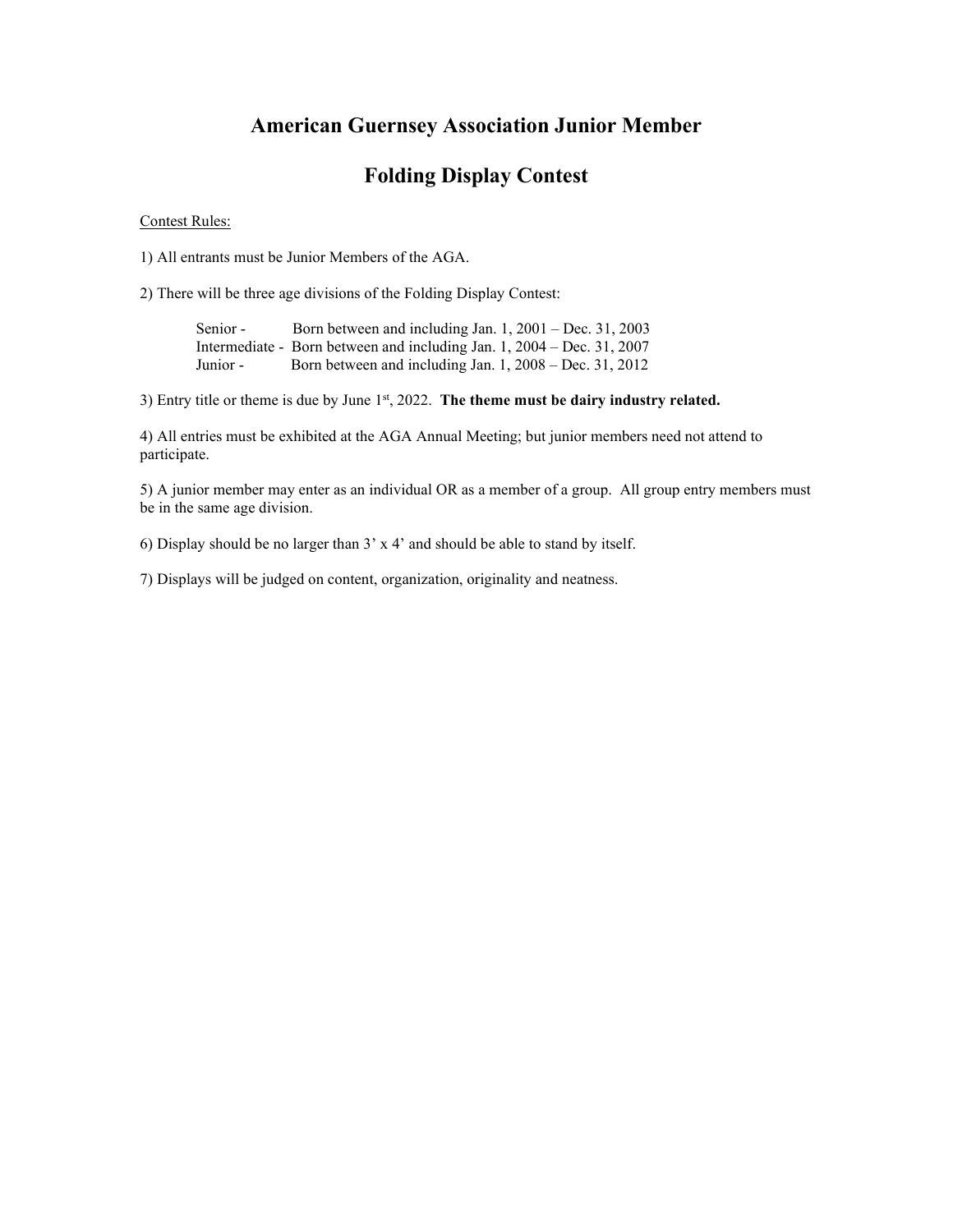### **Folding Display Contest Evaluation Sheet**

| 30 Points                                                                                               |
|---------------------------------------------------------------------------------------------------------|
|                                                                                                         |
|                                                                                                         |
| Use of Materials: New York Changes and Section 2014 19:00 the Changes of Materials:                     |
| 30 Points                                                                                               |
| 15 Points<br>Picture and clippings securely fastened:<br><u>Letter and clippings securely fastened:</u> |
|                                                                                                         |
|                                                                                                         |
| 25 Points                                                                                               |
|                                                                                                         |

Total Points